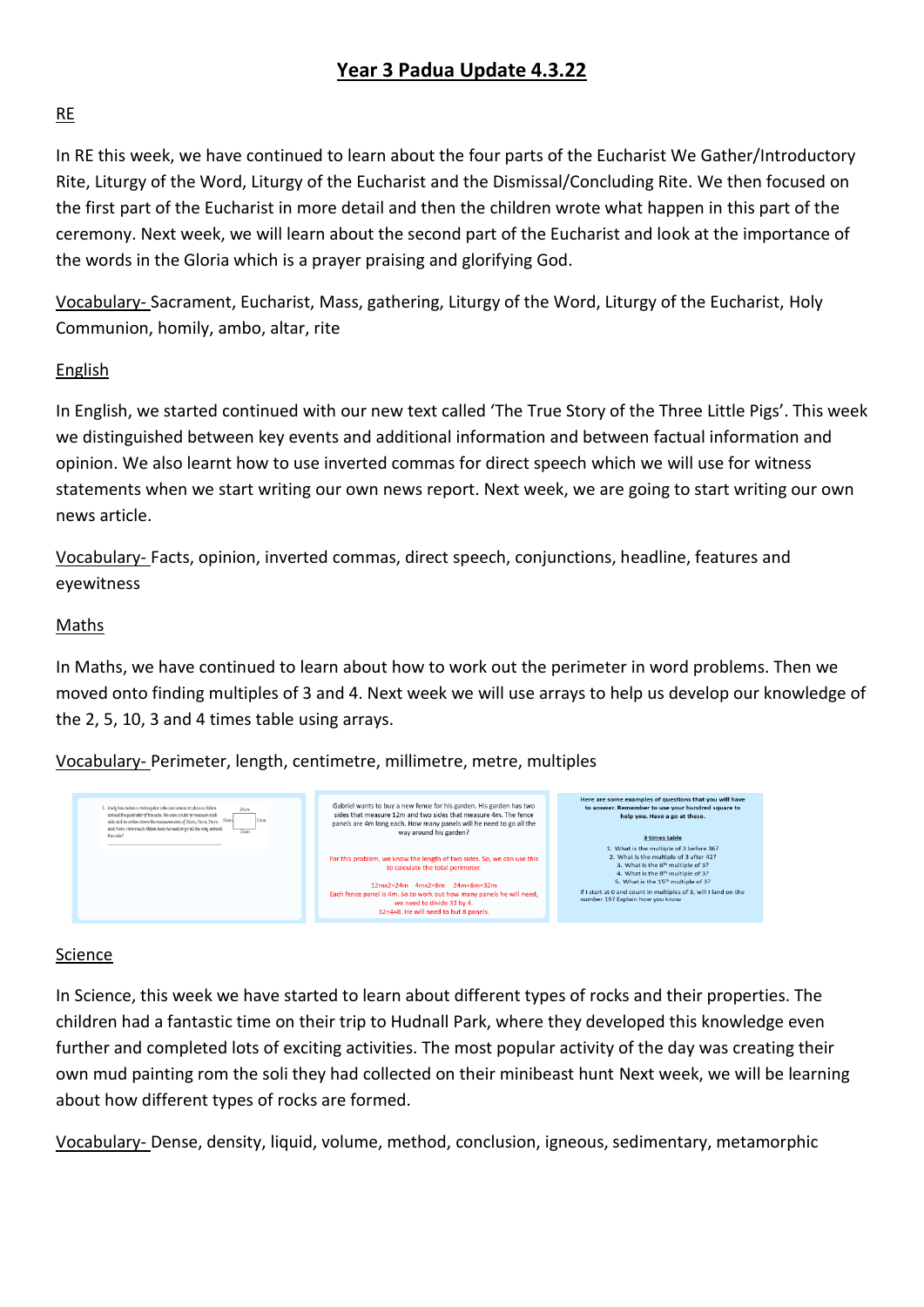## **Homework**

This week's homework to find out more about how Igneous, Sedimentary and Metamorphic rocks are formed and give 3 examples of each rock. The homework will be available on Teams, you do not need to print any sheets off please just record the work in the children's English homework book

#### **Messages**

- Please ensure that children make their meal choices using the School Grid in advance. There are children coming into school not having made a meal choice.
- Please ensure ALL equipment is in school, please refer to the handout provided at the beginning of Year 3 to see what your child needs.
- Please ensure that your child has a pair of light grey jogging bottoms for outdoor games in their PE kit. Please label these with your child's name.
- Your child can bring in some 'spares' clothing which can be worn at lunchtime when playing sports outside, so that their uniform doesn't get dirty, e.g. a pair of tracksuit bottoms and a jumper. These can be sent into school in a labelled plastic bag.
- A reminder that **no earrings** should be worn in school and long hair needs to be tied up.
- Reading books and your child's homework diary should be in their bag every day.

#### **Healthy Food Leaflet**

The children received an information leaflet today that Channel 4 have produced about healthy foods.

## *St Anthony's World Unite Day*



On **Tuesday 22nd March** we have organised a World Unite Day. We feel very strongly that the diversity within our school is the reason why St Anthony's is such a special place to be every day.

With everything that the children may be exposed to in the news at the moment we felt we wanted to take an opportunity to celebrate the wonderfully, rich diversity of all the nationalities and cultures that make up the community of St Anthony's School.

We would love to see the children come to school on the  $22^{nd}$  March dressed in clothes that represent their national costume or colours of the flag that are significant for their family.

As our prayers continue for peace in the world we also look forward to this special day.